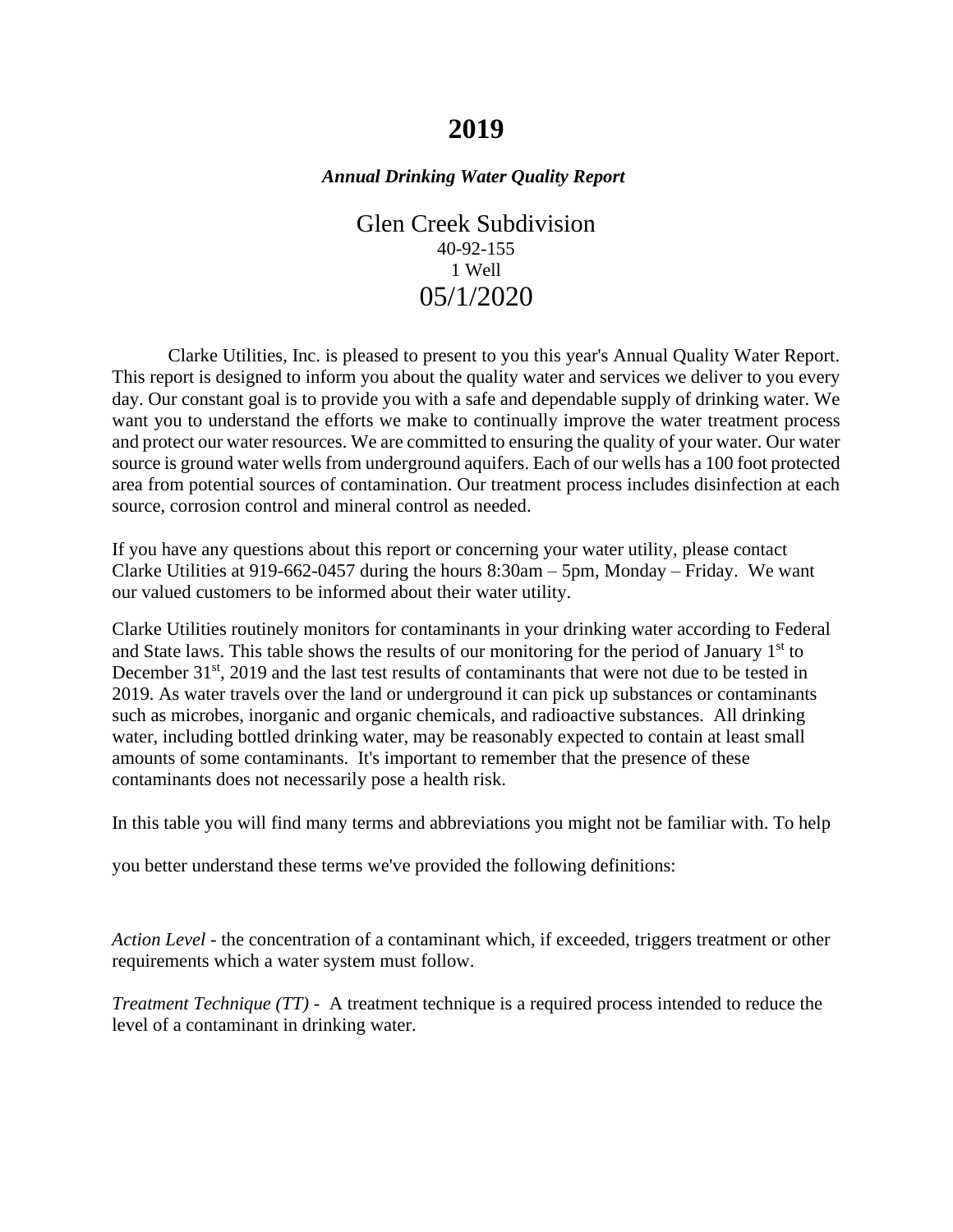*Maximum Contaminant Level* - The "Maximum Allowed" (MCL) is the highest level of a contaminant that is allowed in drinking water. MCLs are set as close to the MCLGs as feasible using the best available treatment technology.

*Maximum Contaminant Level Goal* - The "Goal"(MCLG) is the level of a contaminant in drinking water below which there is no known or expected risk to health. MCLGs allow for a margin of safety.

#### **ND – NON DETECTED**

The following tables list the contaminants that were detected in your drinking water.

## **2019 1 Distribution Sample per month**

**Microbiological Contaminants in the Distribution System -** For systems that collect *less than 40* samples per month.

| Contaminant (units)                                | MCL<br>Violation<br>Y/N | Your<br>Water | MCLG | MCL                                                                                                                | Likely Source of<br>Contamination       |
|----------------------------------------------------|-------------------------|---------------|------|--------------------------------------------------------------------------------------------------------------------|-----------------------------------------|
| Total Coliform Bacteria<br>(presence or absence)   | N                       | <b>NONE</b>   |      | 1 positive sample / month*<br>Note: If either an original routine sample<br>and/or its repeat samples(s) are fecal | Naturally present in the<br>environment |
| Fecal Coliform or E. coli<br>(presence or absence) | N                       | <b>NONE</b>   |      | coliform or <i>E. coli</i> positive, a Tier 1<br>violation exists.                                                 | Human and animal fecal waste            |

#### **2019 Well #1 Entry Point Nitrate/Nitrite Contaminants**

| Contaminant (units)            | Sample<br>Date | MCL<br>Violation<br>Y/N | Your<br>Water | Range<br>High<br>Low | <b>MCLG</b> | <b>MCL</b> | Likely Source of Contamination                                                                    |
|--------------------------------|----------------|-------------------------|---------------|----------------------|-------------|------------|---------------------------------------------------------------------------------------------------|
| Nitrate (as Nitrogen)<br>(ppm) | 02/26/19       | N                       | 1.37<br>mg/1  | ND.                  | 10          | 10         | Runoff from fertilizer use; leaching from<br>septic tanks, sewage; erosion of natural<br>deposits |
| Nitrite (as Nitrogen)<br>(ppm) | 2/12/18        | N                       | ND.           | ND.                  |             |            | Runoff from fertilizer use; leaching from<br>septic tanks, sewage; erosion of natural<br>deposits |

#### **2018 5 Distribution Samples collected by selected customers Lead and Copper Contaminants**

| Contaminant (units)                           | Sample<br>Date     | Your<br>Water | Number of<br>sites found<br>above the AL | MCLG. | AL        | Likely Source of Contamination                                          |
|-----------------------------------------------|--------------------|---------------|------------------------------------------|-------|-----------|-------------------------------------------------------------------------|
| Copper (ppm)<br>(90 <sup>th</sup> percentile) | 03/2018<br>08/2018 | ND            |                                          | 1.3   | $AL=1.3$  | Corrosion of household plumbing<br>systems; erosion of natural deposits |
| Lead (ppb)<br>(90 <sup>th</sup> percentile)   | 03/2018<br>08/2018 | ND.           |                                          |       | $AI = 15$ | Corrosion of household plumbing<br>systems; erosion of natural deposits |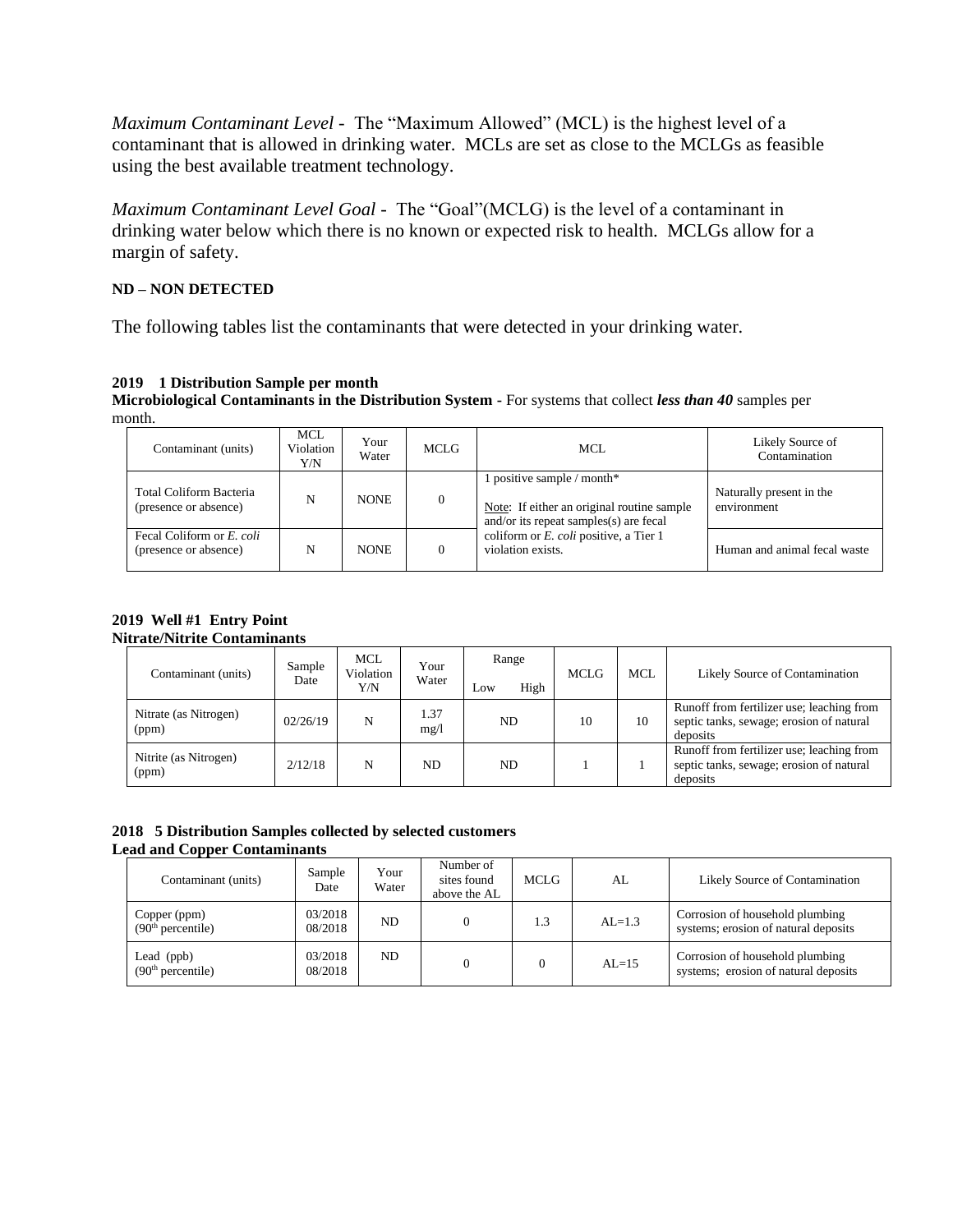## **2018 Well #1 Entry Point Inorganic Contaminants**

| Contaminant (units)          | Sample<br>Date | <b>MCL</b><br>Violation<br>Y/N | Your<br>Water  | Range<br>High<br>Low | <b>MCLG</b>    | <b>MCL</b>     | Likely Source of Contamination                                                                                                               |
|------------------------------|----------------|--------------------------------|----------------|----------------------|----------------|----------------|----------------------------------------------------------------------------------------------------------------------------------------------|
| Antimony (ppb)               | 2/12/18        | N                              | ND             | N/A                  | 6              | 6              | Discharge from petroleum refineries; fire<br>retardants; ceramics; electronics; solder                                                       |
| Arsenic (ppb)                | 2/12/18        | $\mathbf N$                    | N <sub>D</sub> | N/A                  | $\theta$       | 10             | Erosion of natural deposits; runoff from<br>orchards; runoff from glass and<br>electronics production wastes                                 |
| Barium (ppm)                 | 2/12/18        | $\mathbf N$                    | ND             | N/A                  | 2              | $\overline{2}$ | Discharge of drilling wastes; discharge<br>from metal refineries; erosion of natural<br>deposits                                             |
| Beryllium (ppb)              | 2/12/18        | $\mathbf N$                    | ND             | N/A                  | $\overline{4}$ | $\overline{4}$ | Discharge from metal refineries and coal-<br>burning factories; discharge from<br>electrical, aerospace, and defense<br>industries           |
| Cadmium (ppb)                | 2/12/18        | $\mathbf N$                    | ND             | N/A                  | 5              | 5              | Corrosion of galvanized pipes; erosion of<br>natural deposits; discharge from metal<br>refineries; runoff from waste batteries and<br>paints |
| Chromium (ppb)               | 2/12/18        | $\mathbf N$                    | N <sub>D</sub> | N/A                  | 100            | 100            | Discharge from steel and pulp mills;<br>erosion of natural deposits                                                                          |
| Cyanide (ppb)                | 2/12/18        | N                              | ND             | N/A                  | 200            | 200            | Discharge from steel/metal factories;<br>discharge from plastic and fertilizer<br>factories                                                  |
| Fluoride (ppm)               | 2/12/18        | $\mathbf N$                    | 1.54<br>mg/1   | N/A                  | $\overline{4}$ | 4              | Erosion of natural deposits; water additive<br>which promotes strong teeth; discharge<br>from fertilizer and aluminum factories              |
| Mercury (inorganic)<br>(ppb) | 2/12/18        | $\mathbf N$                    | ND             | N/A                  | 2              | $\overline{2}$ | Erosion of natural deposits; discharge<br>from refineries and factories: runoff from<br>landfills; runoff from cropland                      |
| Selenium (ppb)               | 2/12/18        | $\mathbf N$                    | ND             | N/A                  | 50             | 50             | Discharge from petroleum and metal<br>refineries; erosion of natural deposits;<br>discharge from mines                                       |
| Thallium (ppb)               | 2/12/18        | $\mathbf N$                    | N <sub>D</sub> | N/A                  | 0.5            | $\overline{2}$ | Leaching from ore-processing sites;<br>discharge from electronics, glass, and<br>drug factories                                              |

#### **2018 MRT Maximum Residence Time Stage 2 Disinfection Byproduct Compliance -** Based upon Locational Running Annual Average (LRAA)

| Disinfection<br>Byproduct | Year<br>Sampled | <b>MCL</b><br>Violation<br>Y/N | Your<br>Water<br>(highest LRAA) | Range<br>High<br>Low | <b>MCLG</b> | <b>MCL</b> | Likely Source of<br>Contamination           |
|---------------------------|-----------------|--------------------------------|---------------------------------|----------------------|-------------|------------|---------------------------------------------|
| TTHM (ppb)                | 08/18           | N                              | ND                              | ND                   | N/A         | 80         | Byproduct of drinking<br>water disinfection |
| 5120 GCT                  |                 |                                |                                 |                      |             |            |                                             |
| $HAA5$ (ppb)              | 08/18           | N                              | ND                              | ND                   | N/A         | 60         | Byproduct of drinking<br>water disinfection |
| 5120 GCT                  |                 |                                |                                 |                      |             |            |                                             |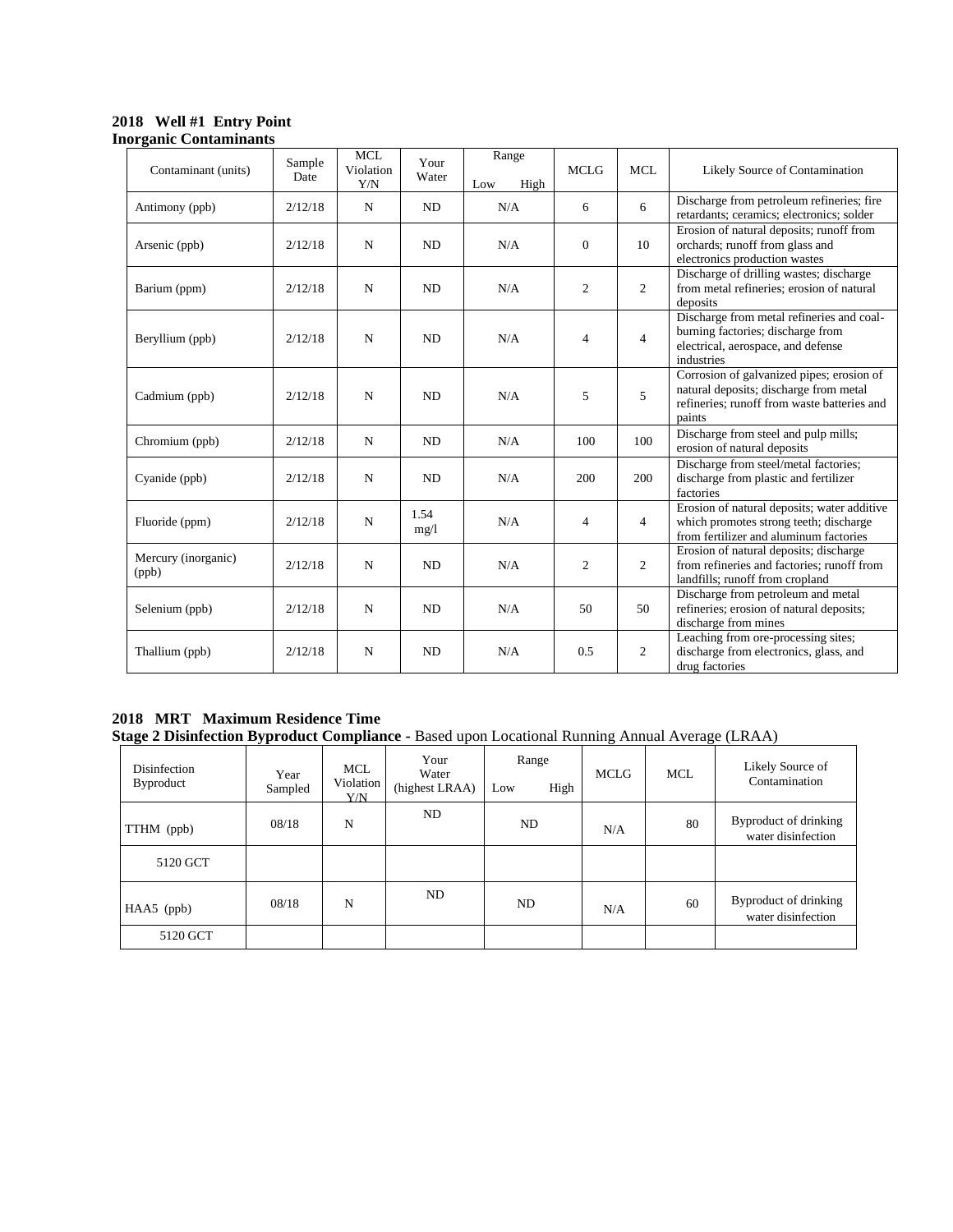| Contaminant (units) | Sample Date | Your<br>Water       | Range<br>High<br>Low | <b>SMCL</b>           |
|---------------------|-------------|---------------------|----------------------|-----------------------|
|                     |             |                     |                      |                       |
| Iron $(ppm)$        | 02/12/2018  | $.070 \text{ mg}/1$ | $.070 \text{ mg}/1$  | $0.3 \text{ mg/L}$    |
| Manganese (ppm)     | 02/12/2018  | ND                  | ND                   | $0.05 \text{ mg/L}$   |
| Nickel (ppm)        | 02/12/2018  | ND                  | ND                   | N/A                   |
| Sodium (ppm)        | 02/12/2018  | $156.650$ mg/l      | $156.650$ mg/l       | N/A                   |
| Sulfate (ppm)       | 02/12/2018  | $201 \text{ mg}/1$  | $201 \text{ mg/l}$   | $250 \text{ mg/L}$    |
| pH                  | 02/12/2018  | 7.4 units           | 7.4 units            | $6.5 \text{ to } 8.5$ |

## **Other Miscellaneous Water Characteristics Contaminants**

#### **2018 Well#1 Entry Point Synthetic Organic Chemical (SOC) Contaminants Including Pesticides and Herbicides**

| Contaminant (units)                 | Sample<br>Date                               | <b>MCL</b><br>Violation<br>Y/N | Your<br>Water | Range<br>High<br>Low | <b>MCLG</b>    | <b>MCL</b>     | Likely Source of Contamination                                         |
|-------------------------------------|----------------------------------------------|--------------------------------|---------------|----------------------|----------------|----------------|------------------------------------------------------------------------|
| $2,4-D$ (ppb)                       | 02/12/18<br>05/21/18<br>07/11/18<br>10/18/18 | $\mathbf N$                    | <b>ND</b>     | N/A                  | 70             | 70             | Runoff from herbicide used on row crops                                |
| $2,4,5$ -TP (Silvex) (ppb)          | 02/12/18<br>05/21/18<br>07/11/18<br>10/18/18 | $\mathbf N$                    | <b>ND</b>     | N/A                  | 50             | 50             | Residue of banned herbicide                                            |
| Alachlor (ppb)                      | 02/12/18<br>05/21/18<br>07/11/18<br>10/18/18 | $\mathbf N$                    | ND            | N/A                  | $\Omega$       | 2              | Runoff from herbicide used on row crops                                |
| Atrazine (ppb)                      | 02/12/18<br>05/21/18<br>07/11/18<br>10/18/18 | $\mathbf N$                    | <b>ND</b>     | N/A                  | 3              | 3              | Runoff from herbicide used on row crops                                |
| Benzo(a)pyrene (PAH)<br>(ppt)       | 02/12/18<br>05/21/18<br>07/11/18<br>10/18/18 | N                              | <b>ND</b>     | N/A                  | $\overline{0}$ | 200            | Leaching from linings of water storage<br>tanks and distribution lines |
| Carbofuran (ppb)                    | 02/12/18<br>05/21/18<br>07/11/18<br>10/18/18 | N                              | <b>ND</b>     | N/A                  | 40             | 40             | Leaching of soil fumigant used on rice<br>and alfalfa                  |
| Chlordane (ppb)                     | 02/12/18<br>05/21/18<br>07/11/18<br>10/18/18 | N                              | <b>ND</b>     | N/A                  | $\overline{0}$ | $\overline{c}$ | Residue of banned termiticide                                          |
| Dalapon (ppb)                       | 02/12/18<br>05/21/18<br>07/11/18<br>10/18/18 | $\mathbf N$                    | <b>ND</b>     | N/A                  | 200            | 200            | Runoff from herbicide used on rights of<br>way                         |
| Di(2-ethylhexyl)<br>adipate (ppb)   | 02/12/18<br>05/21/18<br>07/11/18<br>10/18/18 | N                              | <b>ND</b>     | N/A                  | 400            | 400            | Discharge from chemical factories                                      |
| Di(2-ethylhexyl)<br>phthalate (ppb) | 02/12/18<br>05/21/18                         | $_{\rm N}$                     | <b>ND</b>     | N/A                  | $\mathbf{0}$   | 6              | Discharge from rubber and chemical<br>factories                        |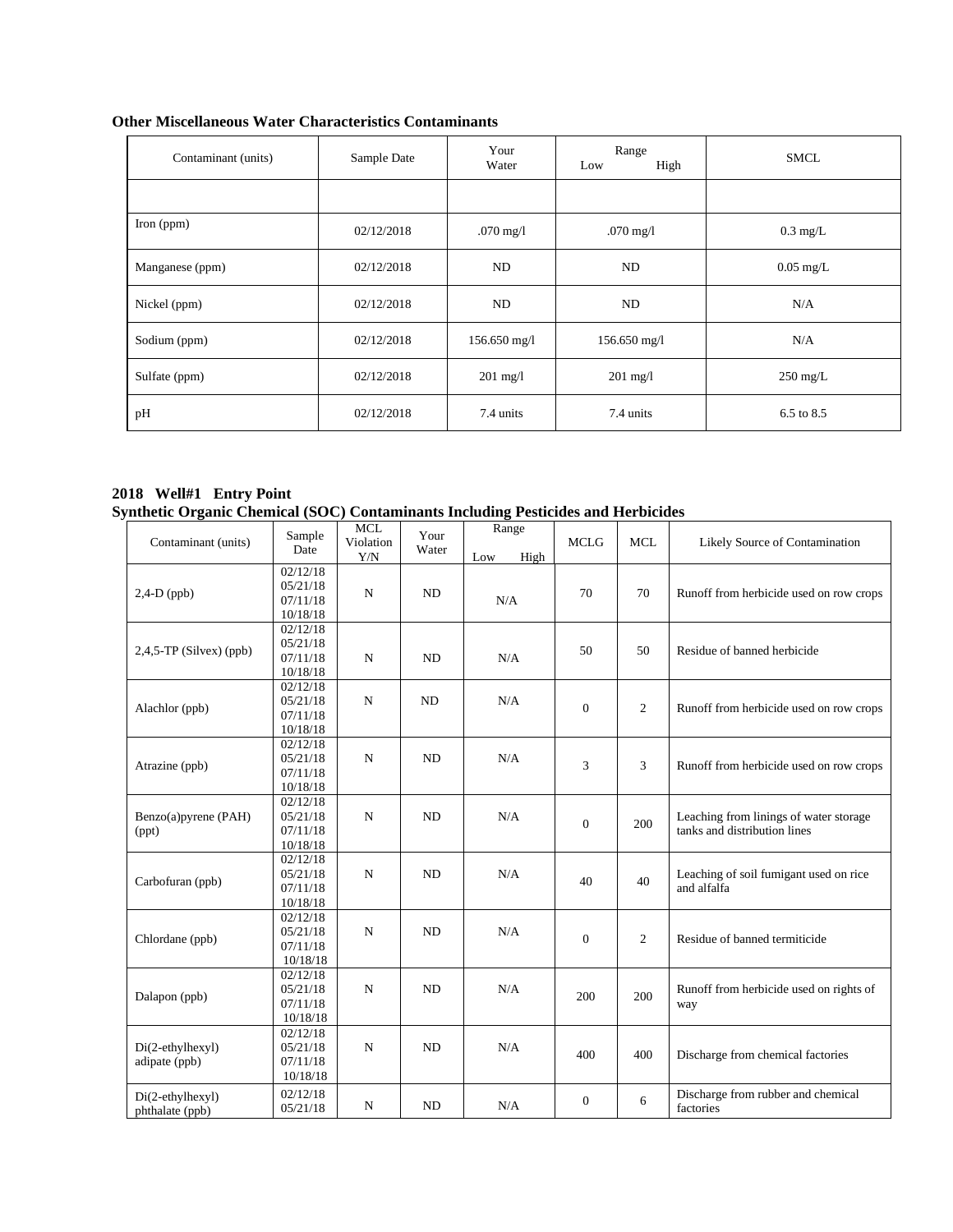|                                                | 07/11/18<br>10/18/18                                      |            |           |     |                          |                |                                                                                             |
|------------------------------------------------|-----------------------------------------------------------|------------|-----------|-----|--------------------------|----------------|---------------------------------------------------------------------------------------------|
| <b>DBCP</b><br>[Dibromochloropropane]<br>(ppt) | 02/12/18<br>05/21/18<br>07/11/18<br>10/18/18              | N          | ND        | N/A | $\overline{0}$           | 200            | Runoff/leaching from soil fumigant used<br>on soybeans, cotton, pineapples, and<br>orchards |
| Dinoseb (ppb)                                  | 2/12/18<br>05/21/18<br>07/11/18<br>10/18/18               | N          | ND        | N/A | $\overline{7}$           | $\tau$         | Runoff from herbicide used on soybeans<br>and vegetables                                    |
| Endrin (ppb)                                   | $02/12/\overline{18}$<br>05/21/18<br>07/11/18<br>10/18/18 | N          | ND        | N/A | $\mathbf{2}$             | $\overline{c}$ | Residue of banned insecticide                                                               |
| EDB [Ethylene<br>dibromide] (ppt)              | 02/12/18<br>05/21/18<br>07/11/18<br>10/18/18              | $_{\rm N}$ | ND        | N/A | $\overline{0}$           | 50             | Discharge from petroleum refineries                                                         |
| Heptachlor (ppt)                               | 02/12/18<br>05/21/18<br>07/11/18<br>10/18/18              | N          | ND        | N/A | $\boldsymbol{0}$         | 400            | Residue of banned pesticide                                                                 |
| Heptachlor epoxide (ppt)                       | 02/12/18<br>05/21/18<br>07/11/18<br>10/18/18              | ${\bf N}$  | <b>ND</b> | N/A | $\boldsymbol{0}$         | 200            | Breakdown of heptachlor                                                                     |
| Hexachlorobenzene (ppb)                        | 02/12/18<br>05/21/18<br>07/11/18<br>10/18/18              | N          | ND        | N/A | $\overline{0}$           | $\mathbf{1}$   | Discharge from metal refineries and<br>agricultural chemical factories                      |
| Hexachlorocyclo-<br>pentadiene (ppb)           | 02/12/18<br>05/21/18<br>07/11/18<br>10/18/18              | N          | ND        | N/A | 50                       | 50             | Discharge from chemical factories                                                           |
| Lindane (ppt)                                  | 02/12/18<br>05/21/18<br>07/11/18<br>10/18/18              | N          | ND        | N/A | 200                      | 200            | Runoff/leaching from insecticide used on<br>cattle, lumber, gardens                         |
| Methoxychlor (ppb)                             | 02/12/18<br>05/21/18<br>07/11/18<br>10/18/18              | N          | ND        | N/A | 40                       | 40             | Runoff/leaching from insecticide used on<br>fruits, vegetables, alfalfa, livestock          |
| Oxamyl [Vydate] (ppb)                          | 02/12/18<br>05/21/18<br>07/11/18<br>10/18/18              | N          | ND        | N/A | 200                      | 200            | Runoff/leaching from insecticide used on<br>apples, potatoes and tomatoes                   |
| PCBs [Polychlorinated<br>biphenyls] (ppt)      | 02/12/18<br>05/21/18<br>07/11/18<br>10/18/18              | ${\bf N}$  | ND        | N/A | $\overline{0}$           | 500            | Runoff from landfills; discharge of waste<br>chemicals                                      |
| Pentachlorophenol (ppb)                        | 02/12/18<br>05/21/18<br>07/11/18<br>10/18/18              | N          | ND        | N/A | $\mathbf{0}$             | $\mathbf{1}$   | Discharge from wood preserving<br>factories                                                 |
| Picloram (ppb)                                 | 02/12/18<br>05/21/18<br>07/11/18<br>10/18/18              | ${\bf N}$  | $\rm ND$  | N/A | 500                      | 500            | Herbicide runoff                                                                            |
| Simazine (ppb)                                 | 02/12/18<br>05/21/18<br>07/11/18<br>10/18/18              | ${\bf N}$  | ND        | N/A | $\overline{\mathcal{L}}$ | $\overline{4}$ | Herbicide runoff                                                                            |
| Toxaphene (ppb)                                | 02/12/18<br>05/21/18<br>07/11/18<br>10/18/18              | ${\bf N}$  | ND        | N/A | $\mathbf{0}$             | 3              | Runoff/leaching from insecticide used on<br>cotton and cattle                               |
|                                                |                                                           |            |           |     |                          |                |                                                                                             |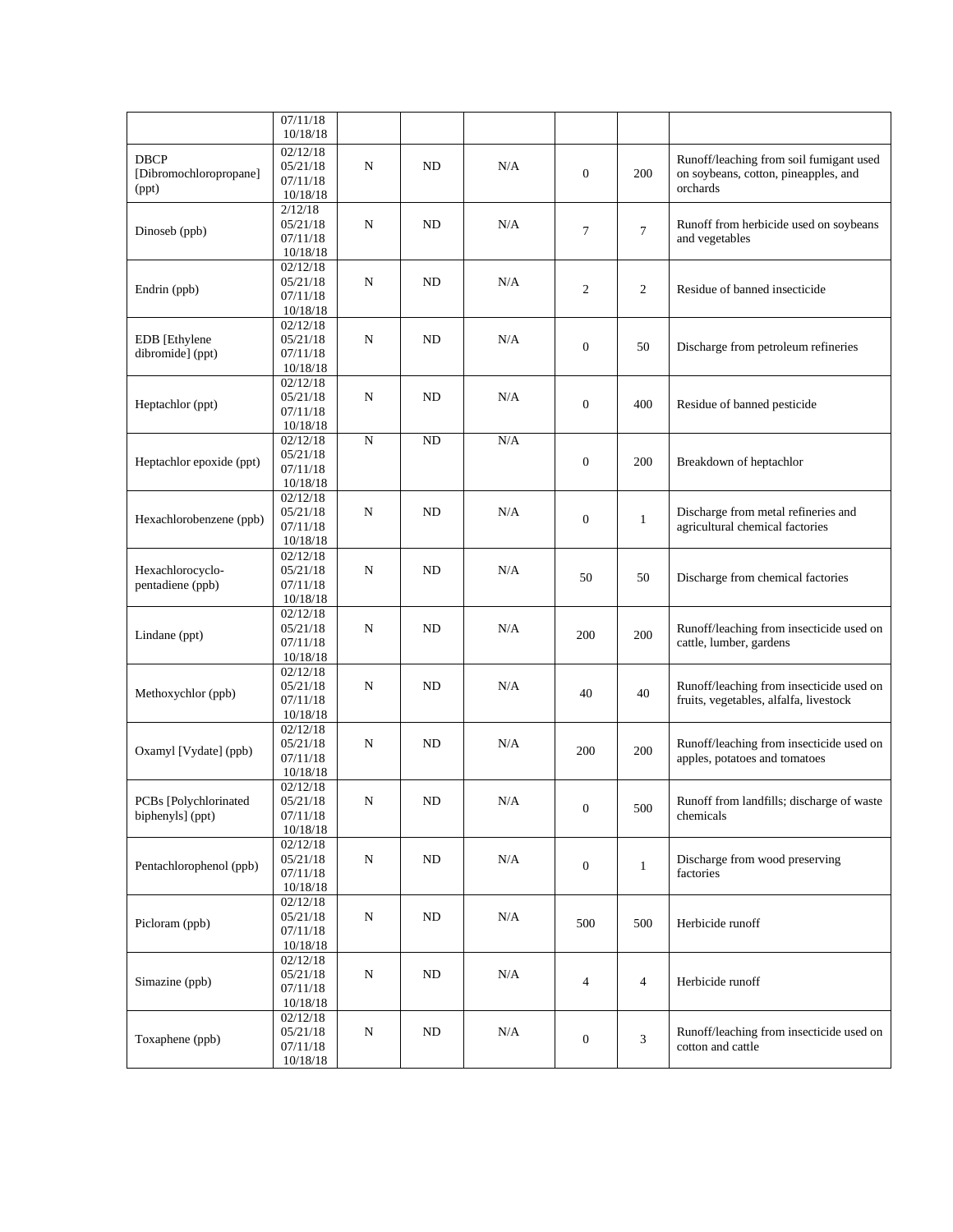**2018 Well#1 Entry Point Volatile Organic Chemical (VOC) Contaminants**

| Contaminant (units)              | Sample<br>Date                               | <b>MCL</b><br>Violation<br>Y/N | Your<br>Water | Range<br>Low<br>High | <b>MCLG</b>      | <b>MCL</b> | Likely Source of Contamination                                             |
|----------------------------------|----------------------------------------------|--------------------------------|---------------|----------------------|------------------|------------|----------------------------------------------------------------------------|
| Benzene (ppb)                    | 02/12/18<br>05/21/18<br>07/11/18<br>10/18/18 | N                              | ND            | N/A                  | $\overline{0}$   | 5          | Discharge from factories; leaching from<br>gas storage tanks and landfills |
| Carbon tetrachloride (ppb)       | 02/12/18<br>05/21/18<br>07/11/18<br>10/18/18 | N                              | ND            | N/A                  | $\theta$         | 5          | Discharge from chemical plants and other<br>industrial activities          |
| Chlorobenzene (ppb)              | 02/12/18<br>05/21/18<br>07/11/18<br>10/18/18 | $\mathbf N$                    | <b>ND</b>     | N/A                  | 100              | 100        | Discharge from chemical and agricultural<br>chemical factories             |
| o-Dichlorobenzene (ppb)          | 02/12/18<br>05/21/18<br>07/11/18<br>10/18/18 | N                              | ND            | N/A                  | 600              | 600        | Discharge from industrial chemical<br>factories                            |
| p-Dichlorobenzene (ppb)          | 02/12/18<br>05/21/18<br>07/11/18<br>10/18/18 | N                              | ND            | N/A                  | 75               | 75         | Discharge from industrial chemical<br>factories                            |
| $1,2$ – Dichloroethane (ppb)     | 02/12/18<br>05/21/18<br>07/11/18<br>10/18/18 | $\mathbf N$                    | ND            | N/A                  | $\overline{0}$   | 5          | Discharge from industrial chemical<br>factories                            |
| $1,1$ – Dichloroethylene (ppb)   | 02/12/18<br>05/21/18<br>07/11/18<br>10/18/18 | N                              | ND            | N/A                  | $\overline{7}$   | $\tau$     | Discharge from industrial chemical<br>factories                            |
| cis-1,2-Dichloroethylene (ppb)   | 02/12/18<br>05/21/18<br>07/11/18<br>10/18/18 | N                              | ND            | N/A                  | 70               | 70         | Discharge from industrial chemical<br>factories                            |
| trans-1,2-Dichloroethylene (ppb) | 02/12/18<br>05/21/18<br>07/11/18<br>10/18/18 | N                              | <b>ND</b>     | N/A                  | 100              | 100        | Discharge from industrial chemical<br>factories                            |
| Dichloromethane (ppb)            | 02/12/18<br>05/21/18<br>07/11/18<br>10/18/18 | N                              | <b>ND</b>     | N/A                  | $\mathbf{0}$     | 5          | Discharge from pharmaceutical and<br>chemical factories                    |
| 1,2-Dichloropropane (ppb)        | 02/12/18<br>05/21/18<br>07/11/18<br>10/18/18 | N                              | ND            | N/A                  | $\mathbf{0}$     | 5          | Discharge from industrial chemical<br>factories                            |
| Ethylbenzene (ppb)               | 02/12/18<br>05/21/18<br>07/11/18<br>10/18/18 | N                              | ND            | N/A                  | 700              | 700        | Discharge from petroleum refineries                                        |
| Styrene (ppb)                    | 02/12/18<br>05/21/18<br>07/11/18<br>10/18/18 | ${\bf N}$                      | $\rm ND$      | N/A                  | 100              | 100        | Discharge from rubber and plastic<br>factories; leaching from landfills    |
| Tetrachloroethylene (ppb)        | 02/12/18<br>05/21/18<br>07/11/18<br>10/18/18 | ${\bf N}$                      | ND            | N/A                  | $\boldsymbol{0}$ | 5          | Discharge from factories and dry cleaners                                  |
| 1,2,4 -Trichlorobenzene (ppb)    | 02/12/18<br>05/21/18<br>07/11/18<br>10/18/18 | N                              | ND            | N/A                  | 70               | 70         | Discharge from textile-finishing factories                                 |
| $1,1,1$ – Trichloroethane (ppb)  | 02/12/18<br>05/21/18<br>07/11/18<br>10/18/18 | N                              | $\rm ND$      | N/A                  | 200              | 200        | Discharge from metal degreasing sites and<br>other factories               |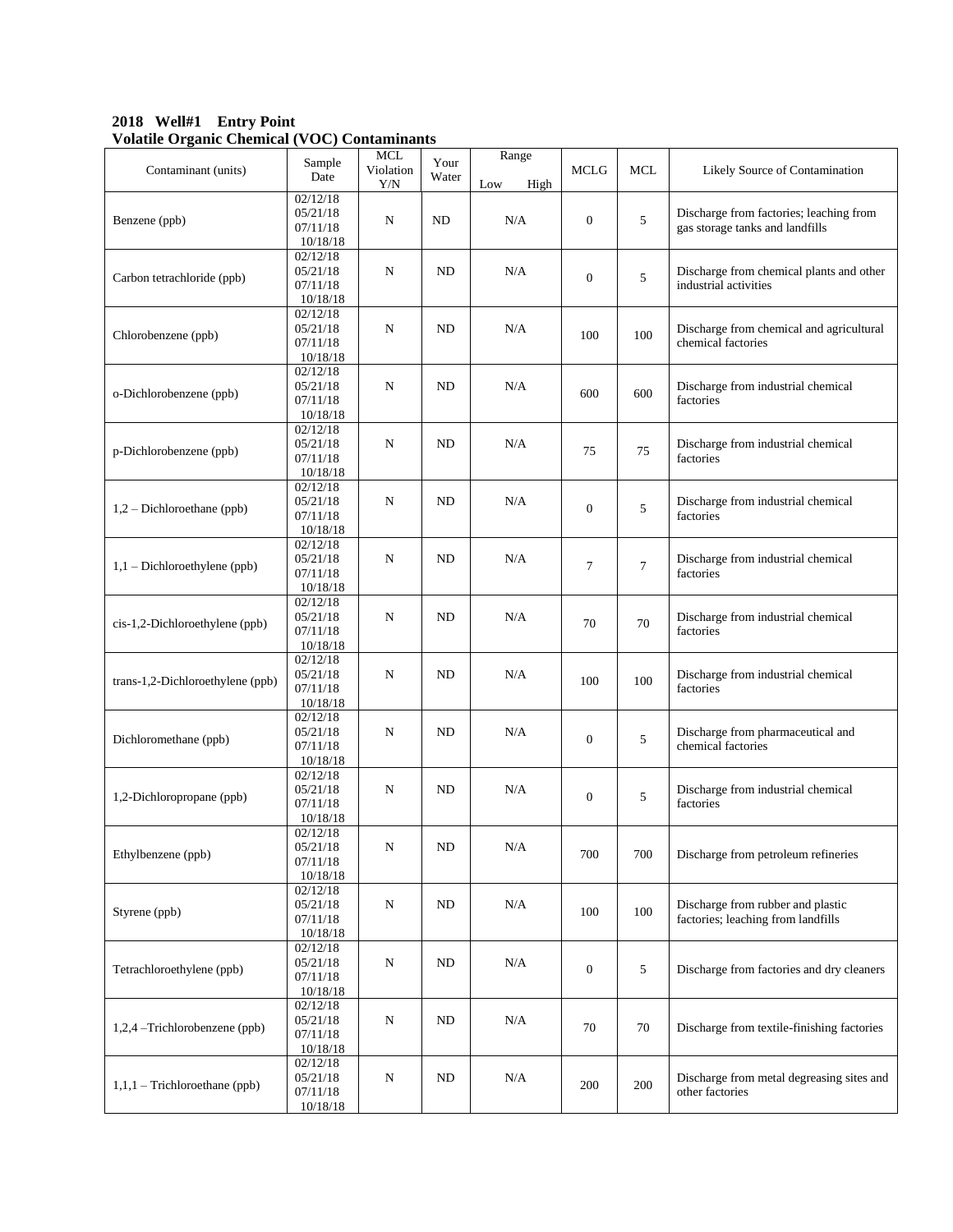| $1,1,2$ –Trichloroethane (ppb) | 02/12/18<br>05/21/18<br>07/11/18<br>10/18/18  | N | ND. | N/A | 3            | 5              | Discharge from industrial chemical<br>factories                          |
|--------------------------------|-----------------------------------------------|---|-----|-----|--------------|----------------|--------------------------------------------------------------------------|
| Trichloroethylene (ppb)        | 02/12/18<br>05/21/18<br>07/11/18<br>10/18/18  | N | ND. | N/A | $\mathbf{0}$ | 5              | Discharge from metal degreasing sites and<br>other factories             |
| Toluene (ppm)                  | 02/12/18<br>05/21/18<br>07/11/18<br>10/18/18  | N | ND. | N/A |              |                | Discharge from petroleum factories                                       |
| Vinyl Chloride (ppb)           | 02/12/18<br>0.5/21/18<br>07/11/18<br>10/18/18 | N | ND. | N/A | $\Omega$     | $\overline{c}$ | Leaching from PVC piping; discharge<br>from plastics factories           |
| Xylenes (Total) (ppm)          | 02/12/18<br>05/21/18<br>07/11/18<br>10/18/18  | N | ND  | N/A | 10           | 10             | Discharge from petroleum factories;<br>discharge from chemical factories |

**2018 Well#1 Entry Point Quarterly Composite Radiological Contaminants**

| Contaminant (units)             | Sample Date                                  | MCL<br>Viola<br>tion<br>Y/N | Your<br>Water | Range<br>High<br>Low | <b>MCLG</b>    | <b>MCL</b> | Likely Source of Contamination            |
|---------------------------------|----------------------------------------------|-----------------------------|---------------|----------------------|----------------|------------|-------------------------------------------|
| Alpha emitters (pCi/L)          | 02/12/18<br>05/18/18<br>07/12/18<br>10/23/18 | N                           | 4.6           | N/A                  | $\overline{0}$ | 15         | Erosion of natural deposits               |
| Beta/photon emitters<br>(pCi/L) | 02/12/18<br>05/18/18<br>07/12/18<br>10/23/18 | N                           | N/A           | N/A                  | $\mathbf{0}$   | $50*$      | Decay of natural and man-made<br>deposits |
| Combined radium (pCi/L)         | 02/12/18<br>05/18/18<br>07/12/18<br>10/23/18 | N                           | 1.9<br>pCi/L  | $1.9$ pCi/L<br>ND.   | $\mathbf{0}$   | 5          | Erosion of natural deposits               |
| Uranium $(pCi/L)$               | 02/12/18<br>05/18/18<br>07/12/18<br>10/23/18 | N                           | ND            | N/A                  | $\overline{0}$ | 20.1       | Erosion of natural deposits               |

\* Note: The MCL for beta/photon emitters is 4 mrem/year. EPA considers 50 pCi/L to be the level of concern for beta particles.

As you can see by the table, our system had no violations. We're proud that your drinking water meets or exceeds all Federal and State requirements. We have learned through our monitoring and testing that some constituents have been detected. The EPA has determined that your water IS SAFE at these levels.

All sources of drinking water are subject to potential contamination by substances that are naturally occurring or man made. These substances can be microbes, inorganic or organic chemicals and radioactive substances. All drinking water, including bottled water, may reasonably be expected to contain at least small amounts of some contaminants. The presence of contaminants does not necessarily indicate that the water poses a health risk. More information about contaminants and potential health effects can be obtained by calling the Environmental Protection Agency's Safe Drinking Water Hotline at 1-800-426-4791.